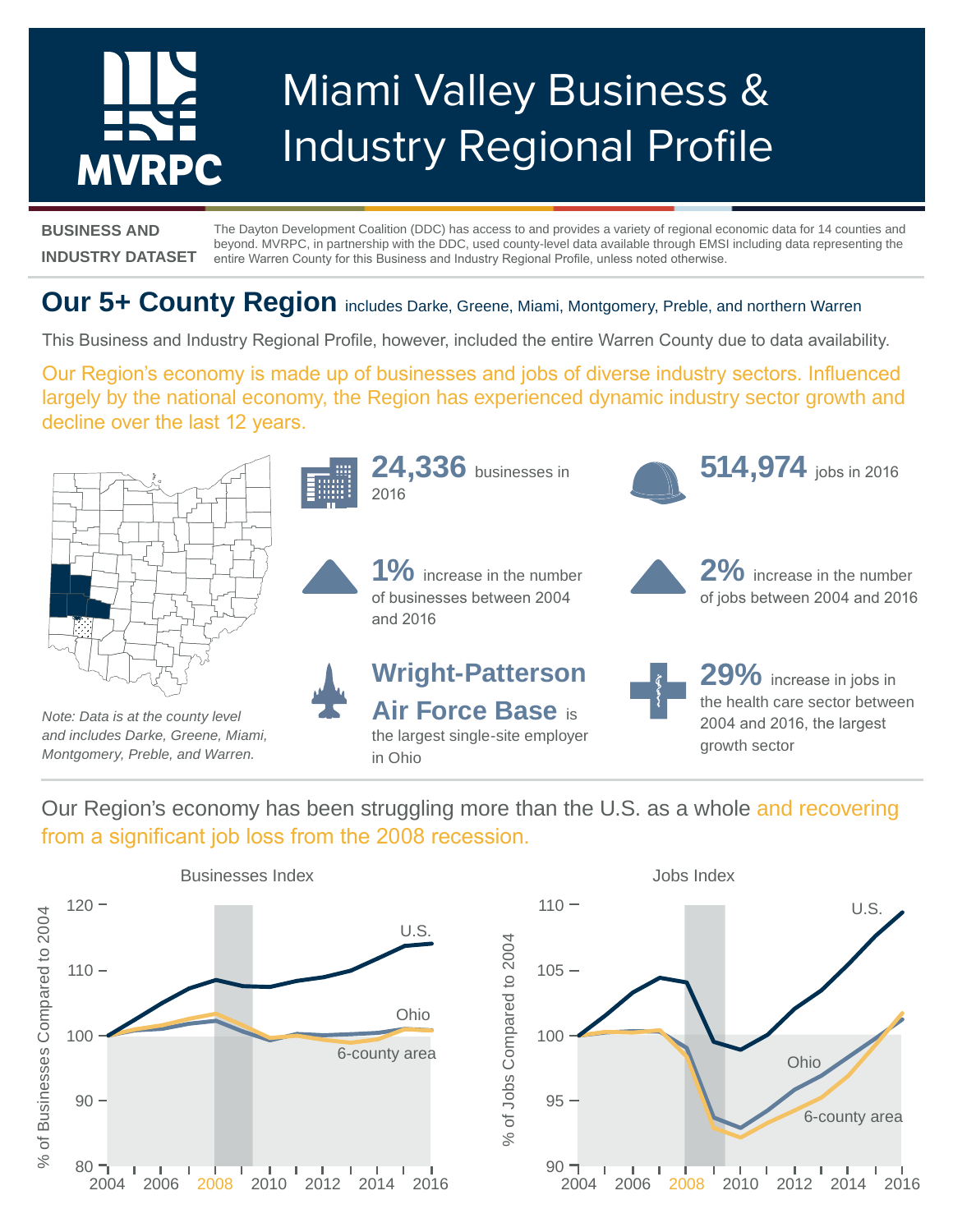# **Our area's economy is dominated by government, health care, manufacturing, and retail sectors.**

The largest sectors by employment are **government**, **health care**, **manufacturing**, and **retail**. Together, they account for **54% of the six-county area's jobs.**

| <b>Educational</b><br><b>Services</b><br>13,907<br>Transportation<br>& Warehousing<br>15,163<br>Wholesale<br>Trade | Professional, Scientific,<br>and Technical Services<br>26,773<br>Administrative & Support<br>& Waste Management &<br><b>Remediation Services</b><br>28,547 | Manufacturing<br>60,948 | <b>Health Care and</b><br><b>Social Assistance</b><br>76,254 |
|--------------------------------------------------------------------------------------------------------------------|------------------------------------------------------------------------------------------------------------------------------------------------------------|-------------------------|--------------------------------------------------------------|
| 16,893<br><b>Finance and</b><br>Insurance<br>17,656                                                                | Accommodation and<br><b>Food Services</b><br>47,154                                                                                                        |                         |                                                              |
| Construction<br>17,712<br><b>Other Services</b>                                                                    | <b>Retail Trade</b><br>55,071                                                                                                                              | Government<br>85,010    |                                                              |
| (except Public<br>Administration)<br>19,773                                                                        |                                                                                                                                                            |                         |                                                              |

Our Region has a higher concentration of **manufacturing**, **health care**, and **management** sectors when compared to the U.S. as a whole.











Source: U.S. Census Bureau. 2016. OnTheMap Application. Longitudinal-Employer Household Dynamics Program. http://onthemap.ces.census.gov/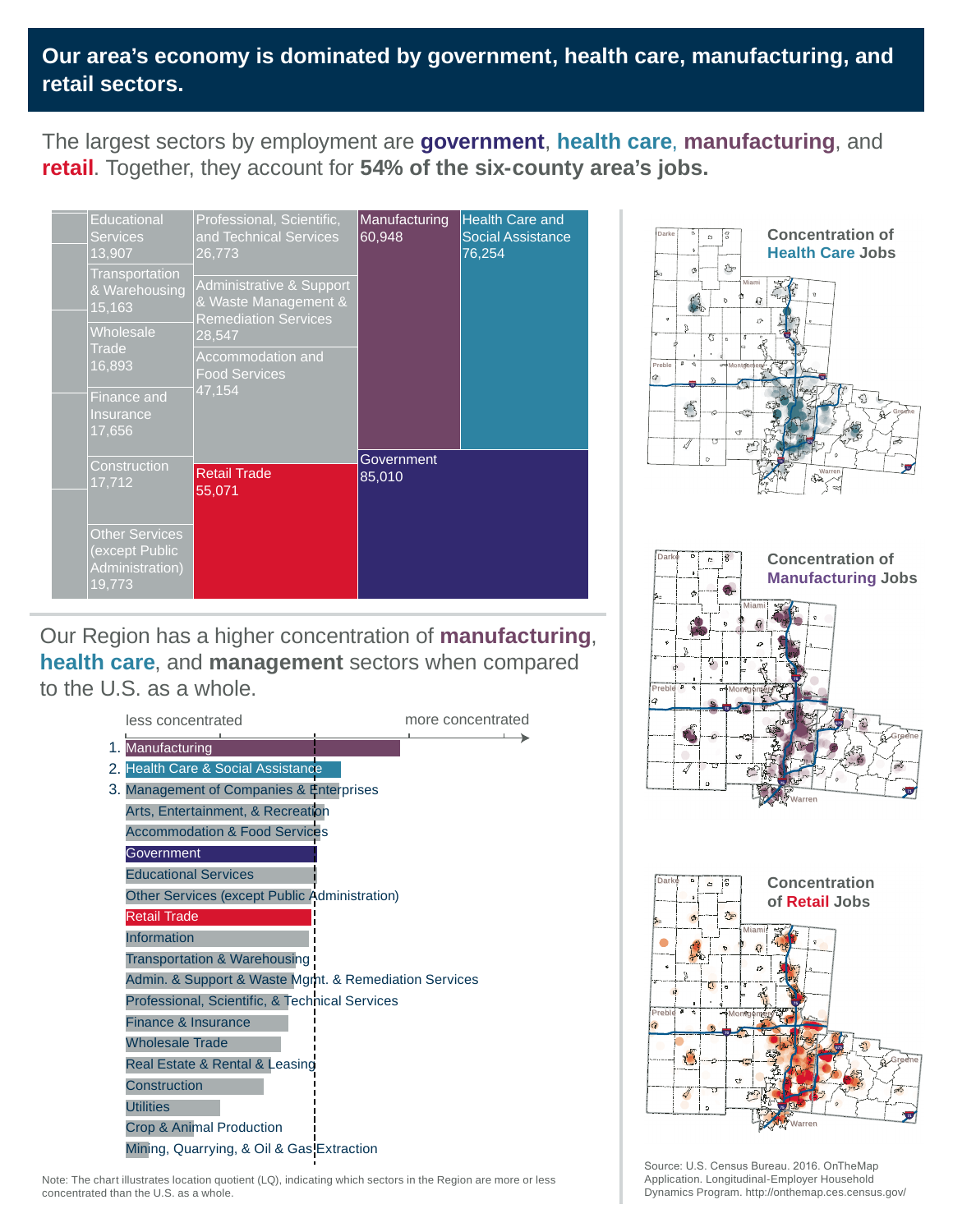**Individual counties have varying degrees of industry mix and changes in the jobs by sector have been uneven over the years.**

Individual counties have differing strengths, but most of the counties have the same mix of sectors: **government**, **health care**, **manufacturing**, and **retail**.

|                                         | Darke  | Greene | Miami  | Mont-<br>gomery | Preble     | Warren |  |  |  |
|-----------------------------------------|--------|--------|--------|-----------------|------------|--------|--|--|--|
| jobs, 2016                              | 19,376 | 83,028 | 42,892 | 265,563         | 10,790     | 93,326 |  |  |  |
| percent<br>change in jobs,<br>2004-2016 | 1%     | 19%    | 2%     | $-10%$          | $-6%$      | 37%    |  |  |  |
| percentage of jobs within county        |        |        |        |                 |            |        |  |  |  |
| Government                              | 12%    | 35%    | 12%    | 13%             | 18%        | 11%    |  |  |  |
| Health care                             | 14%    | 9%     | 10%    | 19%             | 10%        | 11%    |  |  |  |
| Manufacturing                           | 24%    | 4%     | 25%    | 10%             | 29%        | 14%    |  |  |  |
| 晶<br>Retail                             | 10%    | 12%    | 12%    | 9%              | 13%        | 13%    |  |  |  |
| four sectors<br>together                | 60%    | 60%    | 59%    | 52%             | <b>70%</b> | 49%    |  |  |  |

The vast majority of **government** jobs are in Montgomery and Greene counties. Montgomery County represents over half the area's **health care** jobs.





#### Employment Index, **Health Care Jobs**



### Employment Index, **Manufacturing Jobs**



#### Employment Index, **Retail Jobs**